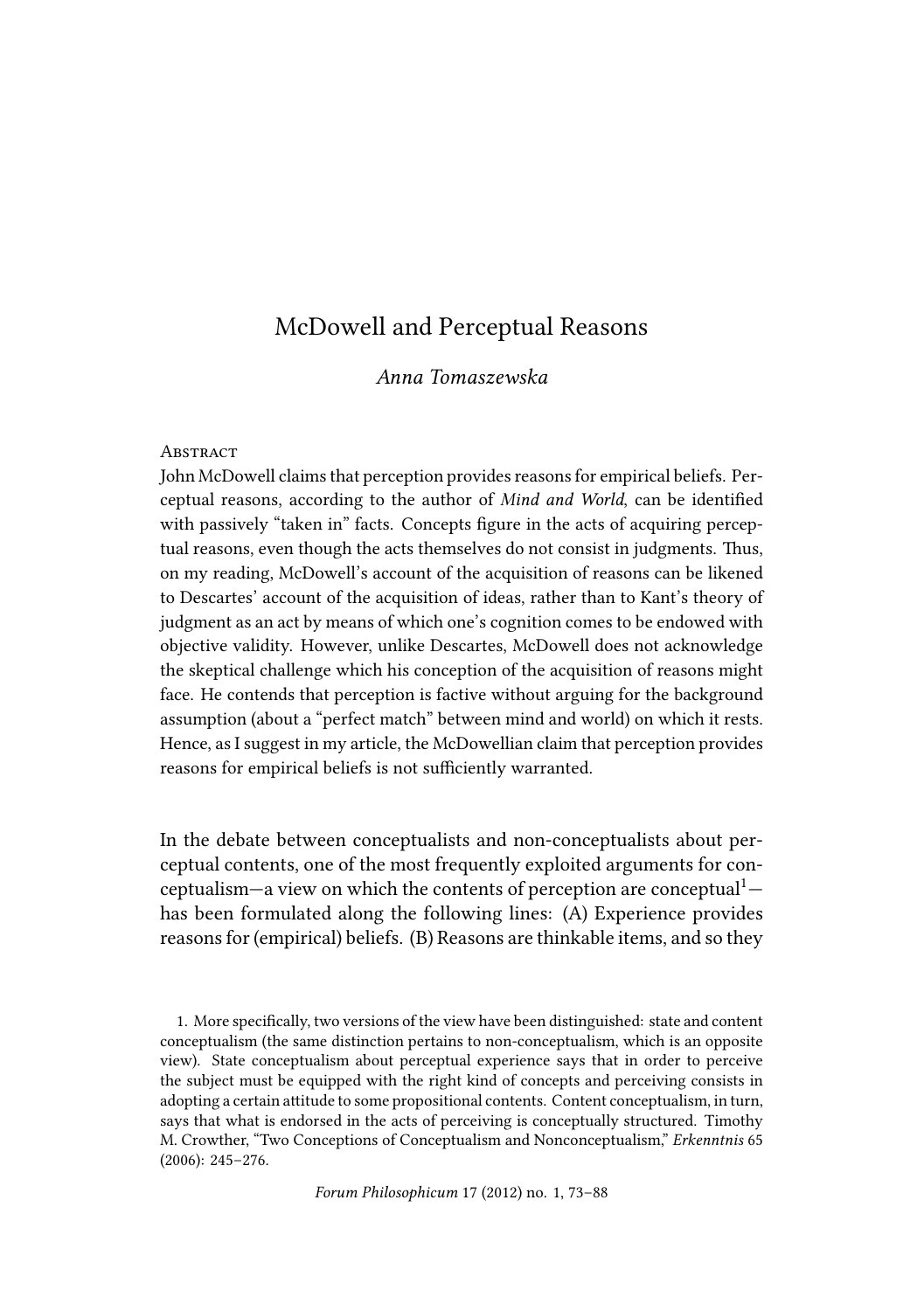are conceptual. (C) Therefore, experiential content must be conceptual. $2$ 

Some authors, for example Christopher Peacocke, argue against  $(B)$ ,<sup>3</sup> but (A) can also be challenged in a variety of ways. After all, it is not self-evident, but rests at the very least on the assumption that, in normal epistemic conditions, perception constitutes a reliable source of knowledge. Thus, in normal epistemic conditions, if S sees that p, then S believes that p.<sup>4</sup> But if S also believes that he is hallucinating or that an evil Cartesian demon deludes him, then there might be no such implication. Also, the kind of perception that the entailment deals with is what some authors, for example Fred Dretske, have characterized as perception of facts, which becomes contrasted with mere perception of objects (or "simple seeing").<sup>5</sup> Surely, it does not follow from the fact that perception of facts gives rise to empirical beliefs that all the representational content of perceptual experience is conceptual unless one takes it that all perception must be perception of facts (which would require some justification).

It seems that John McDowell endorses the argument for conceptualism as outlined above. According to the American philosopher, reasons that can be delivered by perceptual experience are conceptual, but do not

2. Bill Brewer, *Perception and Reason* (Oxford: Oxford University Press, 1999). Philippe Chuard, "Perceptual Reasons" (ms), http://philrsss.anu.edu.au/people-defaults/philippe/ perceptual reasons.pdf.

3. According to Peacocke, the rationalizing function can also be attributed to the non-conceptual content of perceptual experience. Other functions performed by nonconceptual content include the following: (i) it makes conceptual content available to the subject of experience; (ii) it accounts for the acquisition of empirical, and specifically observational, concepts; (iii) it explains why both concept-possessors and more "primitive" entities, like human babies or non-human animals, can undergo content-laden perceptual experiences; (iv) it explains intentional action. Christopher Peacocke, "Does Perception Have a Nonconceptual Content," *Journal of Philosophy* 98, no. 5 (2001): 239–264.

4. This is called a criterion of weak cognitive significance. A complete list of the criteria that must be met if the content of experience is to be considered conceptual can be found in: York H. Gunther, "General Introduction," in *Essays on Nonconceptual Content*, ed. York H. Gunther (Cambridge MA: The MIT Press, 2003),  $1-20$ . The criteria in question also include: compositionality, strong cognitive significance, reference determinacy, and force independence.

5. Dretske distinguishes between an epistemic and a non-epistemic kind of perception: the former results in a belief, the latter does not. See e.g. Fred Drestke, "Meaningful Perception," in *An Invitation to Cognitive Science: Visual Cognition*, ed. Daniel N. Osherson, Stephen M. Kosslyn, and Lila R. Gleitman (Cambridge MA: The MIT Press, 1995), 331-352; Fred Drestke, "Simple Seeing," in *Perception, Knowledge and Belief. Selected Essays* (Cambridge: Cambridge University Press, 2000), 97–112; Fred Drestke, "What We See. e Texture of Conscious Experience," in *Perceiving the World*, ed. Bence Nanay (Oxford: Oxford University Press, 2010), 54–67.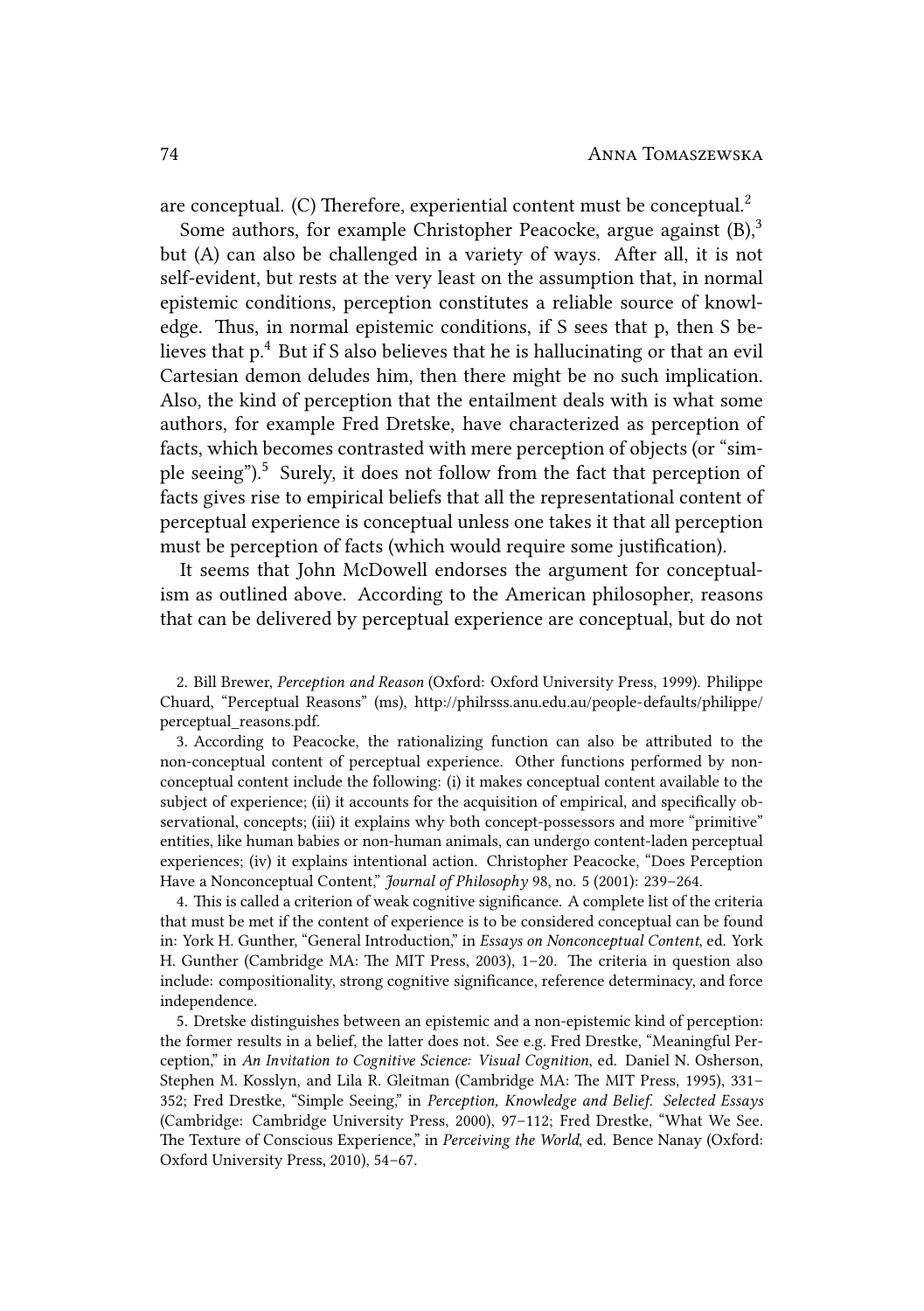#### MCDOWELL AND PERCEPTUAL REASONS 75

amount to judgments. In Lecture II of *Mind and World*, he says: "In a particular experience in which one is not misled, what one takes in is *that things are thus and so. That things are thus and so is the content of the* experience, and it can also be the content of a judgment: it becomes the content of a judgment if the subject decides to take the experience at face value."<sup>6</sup> In this paper, I argue that the account of perceptual reasons suggested by McDowell, when considered as a coherent theoretical proposal, fails to meet a skeptical objection. To say that the account fails to meet a skeptical objection is another way of stating a conviction that perceptual reasons, as McDowell conceives of them, are not good enough reasons to justify beliefs about the objects encountered in experience.

In order to lend support to my claim, I will draw a comparison between the Cartesian and the Kantian theories of judgment, and suggest that McDowell's view, somewhat paradoxically, approximates the former one. The suggestion becomes more plausible once we cease to interpret Descartes' views on perception in terms of the notorious "veil,"7 and instead do so in terms of a causal theory. $8$  As much as ideas are passively taken in by the Cartesian intellect, so are, for McDowell, the contents of perception, which furnish the input to perception-based judgments. But whereas Descartes, more or less convincingly, offers some criteria by means of which to distinguish truth-bearing ideas from illusions, Mc-Dowell does not clearly indicate what turns some perceptual reasons into good credentials for empirical beliefs. This is what, ultimately, renders perceptual knowledge unreliable and, as I see it, could be said to expose McDowell's theory to the charge of failing to address skeptical concerns.

6. John H. McDowell, *Mind and World* (Cambridge MA: Harvard University Press, 1996), 26.

7. John Yolton has argued that Descartes' theory of perception does not have to give rise to representational (indirect realist) theories of perception, and hence that the "veil of perception" objection, which has frequently been raised, cannot be very well grounded. The objection, according to Yolton, would result from Thomas Reid's simplified reading of the kind of a theory of perception that one can find in Descartes and, subsequently, John Locke. Indeed, Descartes' texts can motivate both interpretations—that is, the direct realist and the indirect realist one—since he distinguishes (e.g. in the foreword preceding the main text of the *Meditations*) two ways in which the word "idea" can be understood: either as referring to an act of the intellect, or as referring to the contents of this act. See John W. Yolton, *Perception and Reality: a History from Descartes to Kant* (Ithaca: Cornell University Press, 1996).

8. Such a reading has been suggested in David Macarthur, "McDowell, Scepticism, and the 'Veil of Perception,' " *Australasian Journal of Philosophy* 81, no. 2 (2003): 175–190.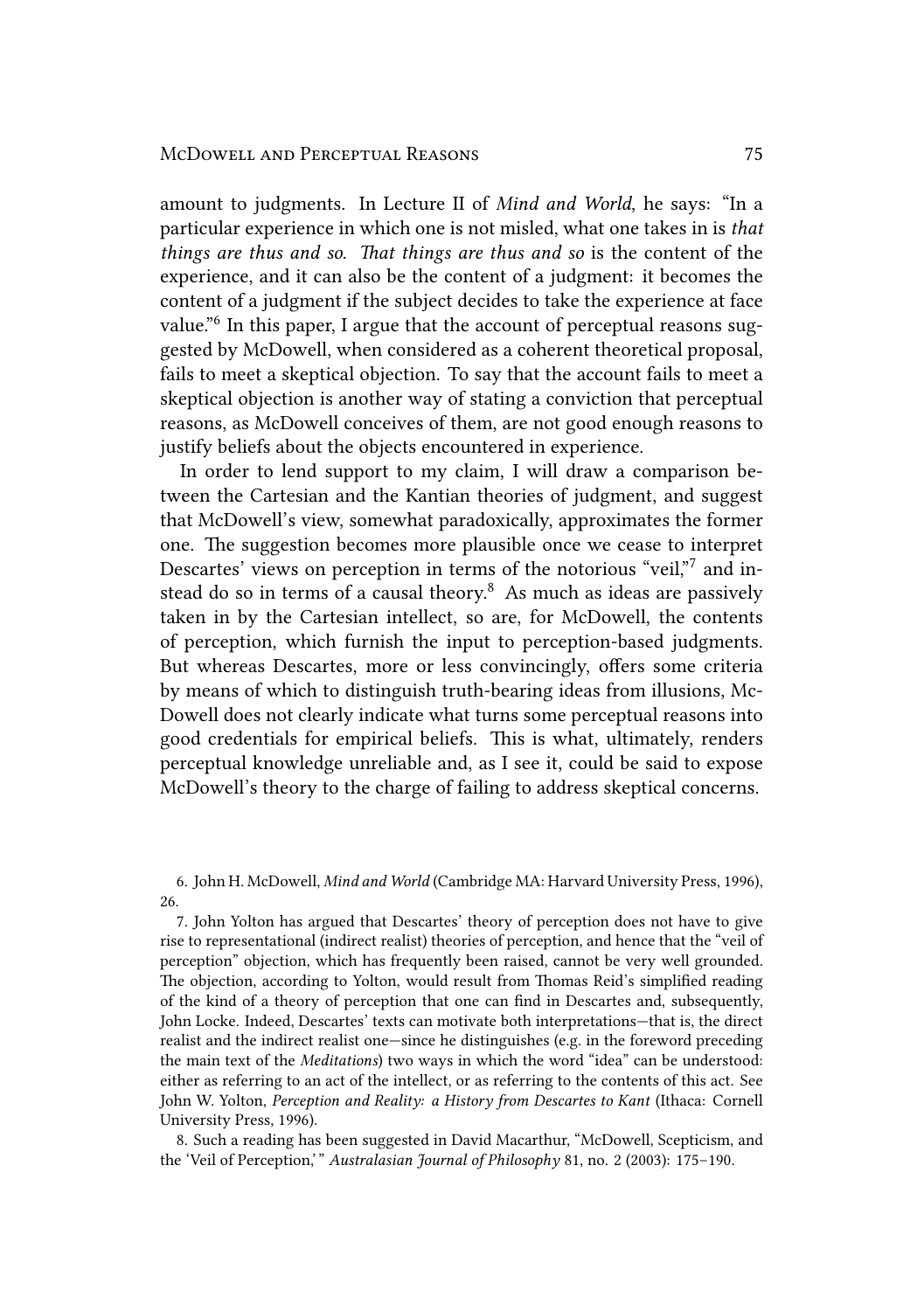# 1. REASONS, "OSCILLATION"<sup>9</sup> AND CONCEPTUAL CONTENT

We normally use the word "reason" in the context of such statements as "my reason to take aspirin was that I had a cold" or "the reason why the lake froze was that the temperature dropped below  $0^{\circ}$ C." The reason mentioned in the first statement could be called a motive for action, whereas the reason mentioned in the second statement should rather be considered as a fact explaining another fact. Perceptual reasons, in turn, might be conceived along the lines of a statement such as this: "the reason I believe Tom shaved off his beard is that I have recently seen him." Of course, mere seeing does not suffice to establish a belief about a certain fact. For I could have seen Tom without noticing that he had shaved off his beard, i.e. without recognition of that fact.<sup>10</sup> This recognition of a fact is, however, what involves a judgment—endorsing that things' being thus and so is the case. Thus, a perceptual reason consists in one's endorsement of a fact which one gets to know about by way of perceptual experience. Let us keep in mind this way of thinking about perceptual reasons while discussing McDowell's proposal.

According to McDowell, perceptual reasons cannot be characterized as *sui generis* judgments.<sup>11</sup> They must be capable of being thought, though; hence they must be conceptual. Because experience justifies our perceptual beliefs, and justification is a logical relation, the content of experience must be conceptual through and through. Otherwise we could, at best, count on the "exculpation" rather than justification of our beliefs—at least as the latter is construed according to the two opposing theories known, respectively, as coherentism and the "Myth of the Given."<sup>12</sup> Both sever our

9. Crispin Wright, "McDowell's Oscillation," *Philosophy and Phenomenological Research* 58, no. 2 (1998): 395–402.

10. Could my seeing him, nevertheless, furnish me with at least a very weak reason for my belie? Can I, without having noticed that Tom shaved off his beard, later on recollect seeing him without a beard and on the basis of my memory form the right kind of belief? M. G. Martin argues that it is possible. See Michael G. Martin, "Perception, Concepts and Memory," *The Philosophical Review* 101, no. 4 (1992): 745-763.

11. Rather, he associates them with "appearings" and says that they "are just more of the same kind of things beliefs are: possessors of empirical content, bearing on the empirical world." McDowell, *Mind and World*, 142.

12. According to McDowell, the "Myth of the Given" motivates the embrace of coherentism but the latter ends up again in the Myth. In both cases, the idea is that experience remains in a causal but not a rational relation with our perceptual beliefs. Therefore, we are "exculpated" from but not justified in entertaining these beliefs. As McDowell puts it: "But it is one thing to be exempt from blame, on the ground that the position we find ourselves in can be traced ultimately to brute force; it is quite another thing to have a justification. In effect, the idea of the Given offers exculpations where we wanted justifications"(ibid.,8).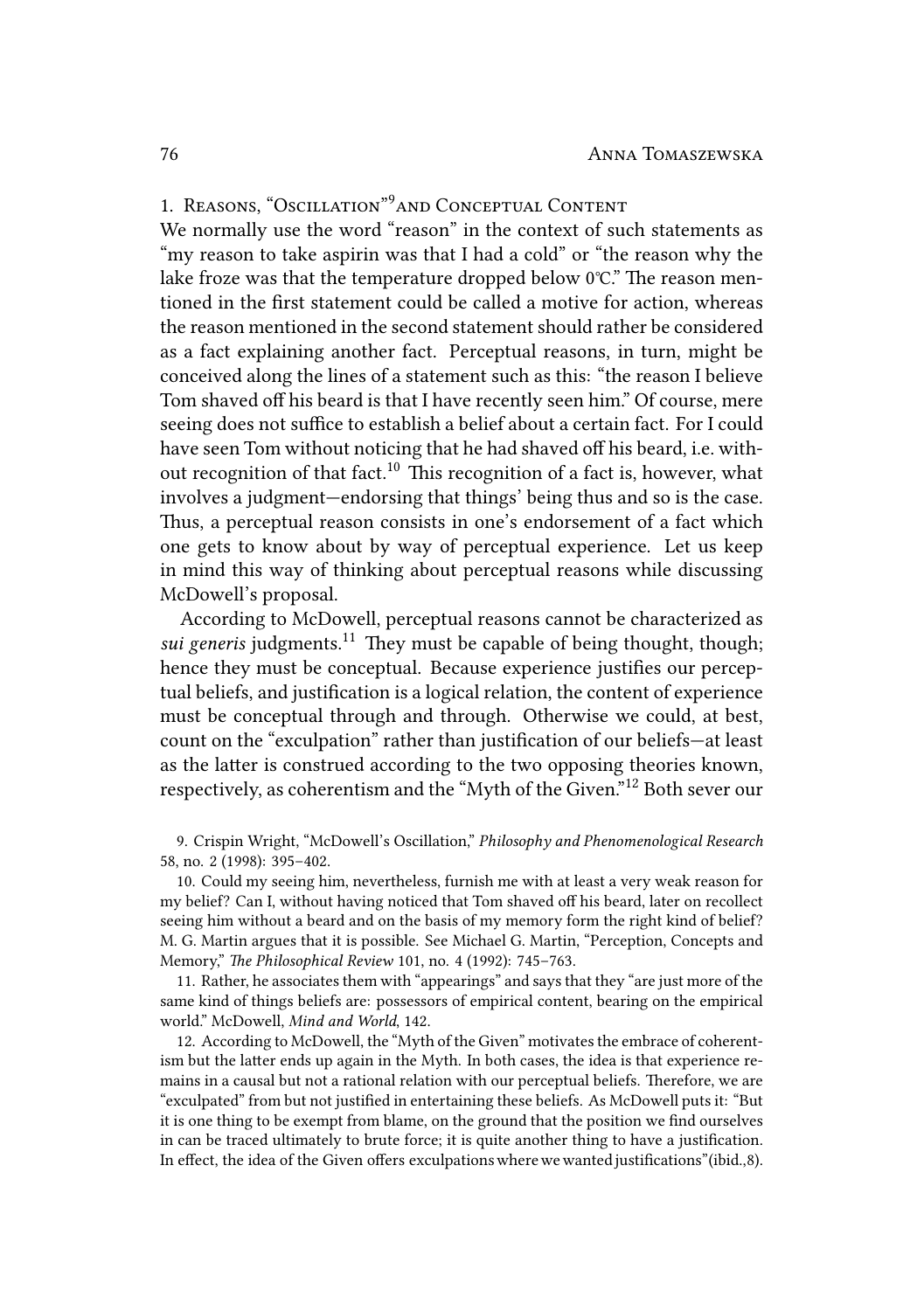rational connections with reality by either depriving our experiences of any rationalizing function, or failing to provide an intelligible explanation of the relation between experiences and beliefs. Consequently, we land up in skepticism, because we cannot see how empirical knowledge, and so access to our everyday world, is possible at all. The "Cartesian" chasm opens up between mind and world.

As a remedy to an "oscillation" between coherentism and the "Myth," McDowell offers a conceptualist doctrine about the content of perceptual experience. Conceptualism is meant to secure both the rationality of the mind-world relation and the objectivity, or object-relatedness, of our beliefs.<sup>13</sup> However, as some commentators have pointed out, the author of *Mind and World* does not make it clear what exactly he understands by perceptual or experiential reasons.<sup>14</sup> All we know is that, on McDowell's tenets, experiences, which provide reasons for empirical beliefs, are endowed with conceptual content, even though they do not involve judgments.<sup>15</sup> Hence, the reasons one derives from experience cannot consist in the endorsement of facts. Furthermore, according to McDowell, experiences do not stand in what one may regard as inferential relations to our beliefs,<sup>16</sup> though they justify them; they do not play the role of premises in syllogisms in which perceptual beliefs figure in conclusions. Finally, our having perceptual reasons at all is due to the fact that experience furnishes

13. "When we take receptivity itself to impinge rationally on belief, we equip ourselves to understand experience as openness to the world. . . . nothing can count as a reason for holding a belief except something else that is also in the space of concepts" (ibid., 143). "In the picture I recommend  $\dots$  the world is not external to the space of concepts.  $\dots$  [W]e are to erase the boundary that symbolized a gulf between thought and the world. . . . [T]he world . . . is ultimate in the order of justification" (ibid., 146).

14. Charles Larmore, "Attending to Reasons," in *Reading McDowell: On Mind and World*, ed. Nicholas H. Smith (London; New York: Routledge, 2002), 193–208.

15. According to Barry Stroud, McDowell characterizes perceptual reasons in such a way that they in the end turn out to amount to judgments. But if we want to avoid falling into the infinite regress, we should concede that ultimately these judgments must be grounded in non-conceptual impressions. As Stroud puts it: "But tracing the justification back only to what I have called the experience of seeing that it is raining would trace it back only to something that still involves judgment or belief about the independent world. To see that p is to judge that p. And for McDowell that judgment, like all empirical judgments, will be justified only if it is grounded in an experience which is an impression." Barry Stroud, "Sense-experience and the grounding of thought," in *Reading McDowell*, 84.

16. "But though the concept of inference is central for Brandom, it is not central for me . . . In the conceptual activity I am mainly concerned with, that of making observational judgments, what matters is the rationality exemplified in judging whether things are thus and so in the light of whether things are (observationally) thus and so." John H. McDowell, "Reply to Commentators," *Philosophy and Phenomenological Research* 58, no. 2 (1998): 405.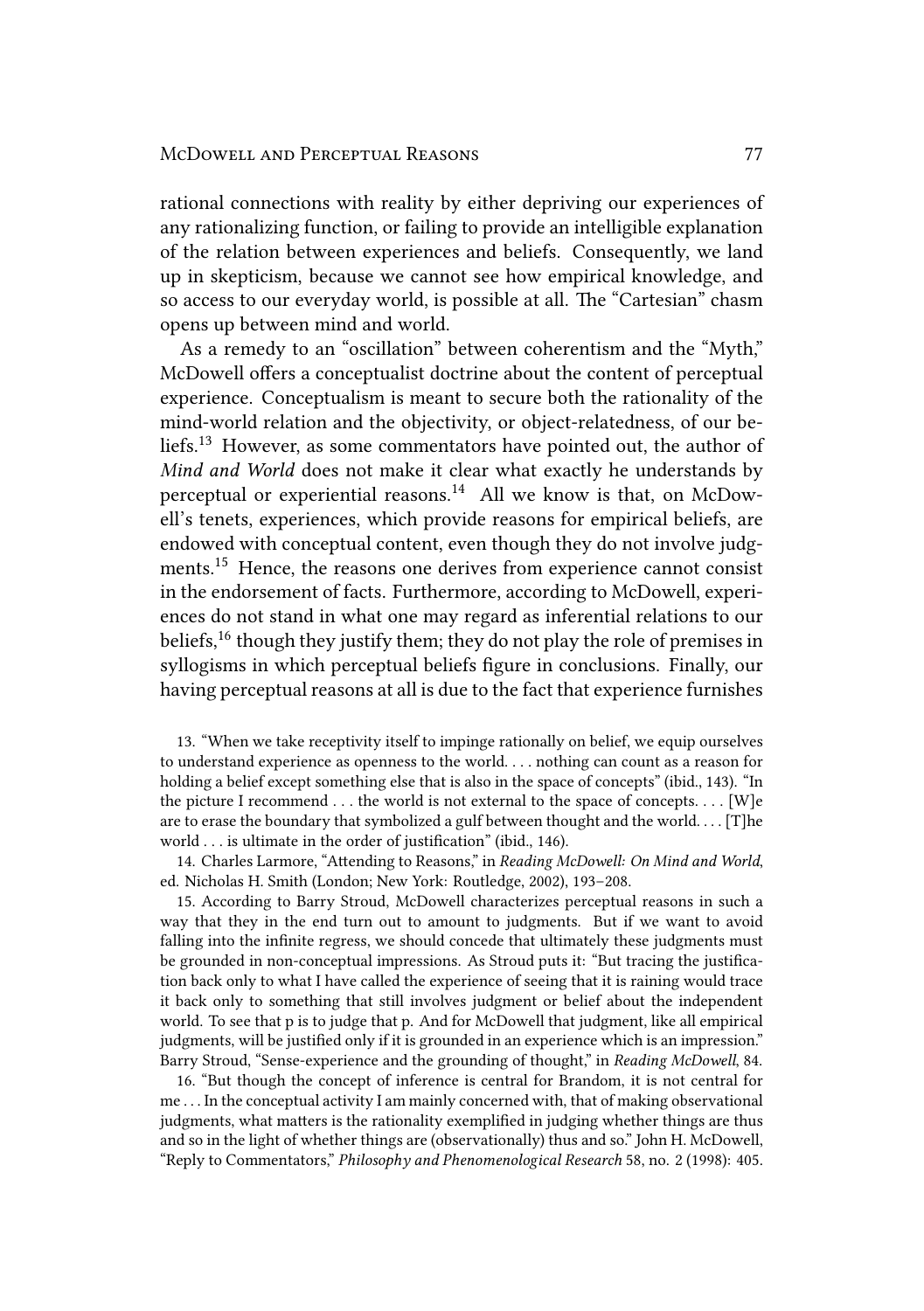us with a kind of "openness to the layout of reality. Experience enables the layout of reality itself to exert a rational influence on what a subject thinks."<sup>17</sup>

It is to the last claim that I now want to turn my attention. In McDowell's view, this "openness to reality" requires that experience be receptive, regardless of the "conceptual capacities" being inextricably intertwined with, or operating within, it. The receptivity of experiences precludes the involvement of judgment in them. Why should that be the case? A possible reply might point in the direction of the fact that a judgment could somehow modify the content of experience, and this would prevent us from being genuinely "open to reality." But this does not seem to be true for, as McDowell claims, experiences and judgments, which are based on them, share the same *content*. <sup>18</sup> A recoil from some kind of idealism might explain why experiences are characterized as passive; but it is far more difficult to see how a claim about their passivity can be reconciled with a claim that they have conceptual contents, or that they are conceptually structured. For the best candidates for conceptually structured items are thoughts. From what has been said thus far, it follows both that experiences would amount to taking in thoughts of a certain kind and that the conceptual capacities or understanding (to use a Kantian term) are receptively involved in perceptual experience. I hope to make it clear, in the forthcoming section, that such an account of the conceptual capacities corresponds fairly well with the account of the understanding found in Descartes.

## 2. DESCARTES AND KANT ON JUDGMENT AND UNDERSTANDING

### *A. Descartes*

In the *Meditations on First Philosophy*, in the Fourth Meditation, which aims mainly at an explanation of errors in human cognition, Descartes provides an account of judgment and the faculties of the mind that constitute it. The latter involve the understanding and the will.<sup>19</sup> According

18. "The content of the item in the light of which a judgment of this kind [i.e. an observational judgment] has its rational standing is the same as the content of the judgment itself." McDowell, "Reply to Commentators," 405.

19. "[W]hen I come to examine myself more closely and to consider what are my errors [i.e. false judgments] . . . , I find that they depend upon two joint causes, namely, the faculty of knowing which I possess and the faculty of choice, or rather of free will—that is to say, of my understanding together with my will. For by the understanding alone . . . I only

<sup>17.</sup> McDowell, *Mind and World*, 26.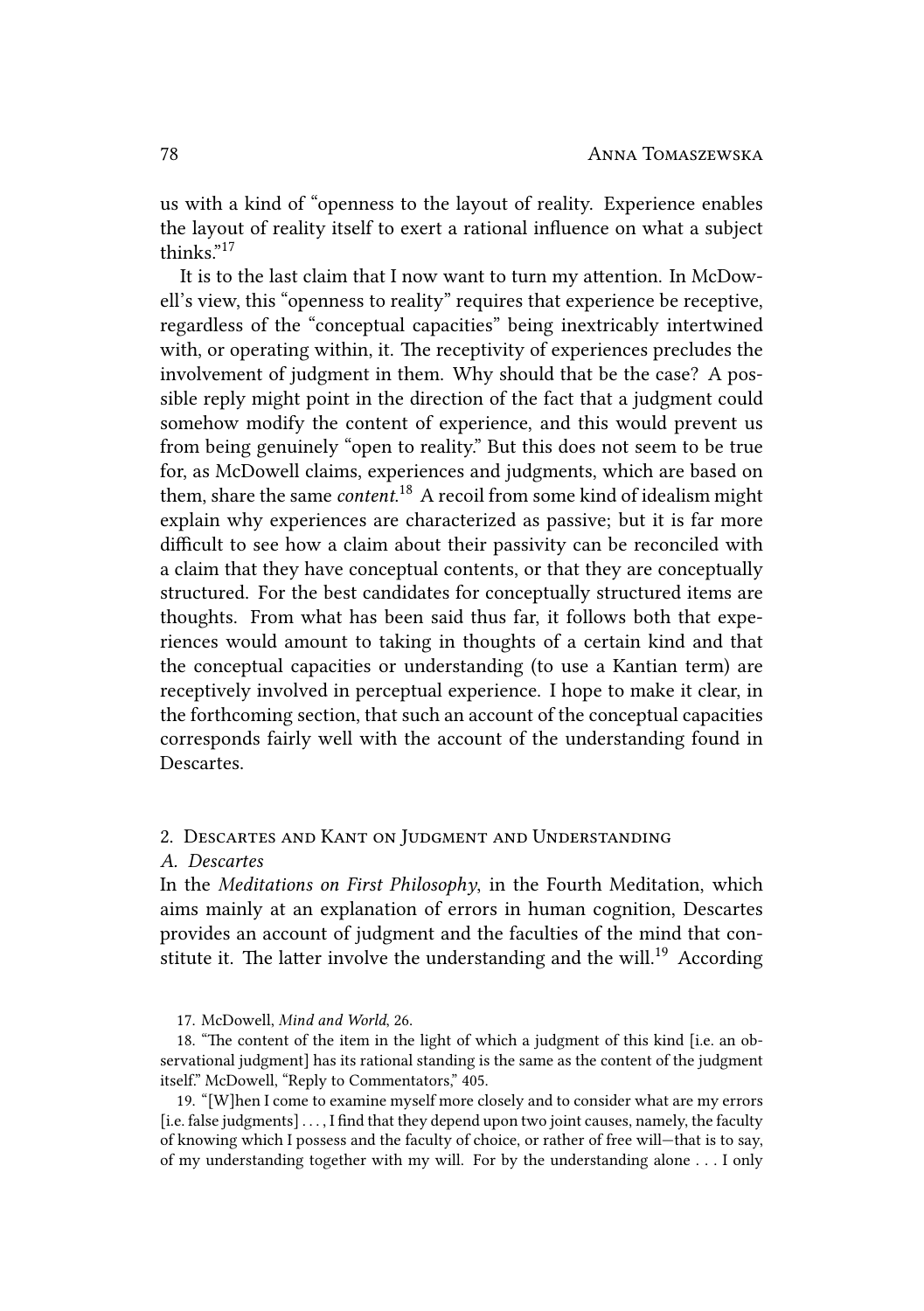#### MCDOWELL AND PERCEPTUAL REASONS 79

to Descartes, the understanding is receptive and its function consists in representing ideas, which might then be referred to objects. The ideas come from material objects, the mind itself, or God (in which case they are called innate ideas). The understanding does not produce judgments, though: this task is assigned to the will. But what exactly does the will do? Briefly, it can be answered that the will either accepts certain cognitions of the understanding (ideas) as true, or rejects them as false. $^{20}$  The clearer and more distinct these cognitions are, the more likely it is that the will accepts them. Clarity and distinctness is another name for intuitive certainty of cognition, which arises when there are no overriding reasons to reject a particular cognition.

For Descartes, intuitive certainty marks mathematical cognitions as well as the cognition of the existence of God and the subject; empirical cognitions do not partake in intuitive certainty. Thus, to make a judgment means to decide that a particular cognition can be endorsed, i.e. to acknowledge that any potential reasons to doubt can be overridden by positive evidence for the truth of a given cognition. Since truth comes down to correspondence between cognition and reality, $21$  an act of judgment results in referring a given idea to reality—and hence, if one may so put it, in bridging the gap between mind and world. In other words, by making a judgment, one refers one's ideas, on the basis of evidence collected by the understanding, to mind-independent, objective reality. The question remains, of course, whether this can really be performed, as in the end all we can be entirely certain of are only our ideas, understood either as acts of the intellect, or as the contents of these acts. Descartes' strategy of overcoming the kind of doubts spelled out above proved quite complex but, in the end, consisted in his granting—and this "granting" assumed the form of proof—that only the belief in the existence of a non-deceiving God

conceive the ideas of things which I may assert or deny." René Descartes, *Meditations on First Philosophy*, trans. Lawrence J. Lafleur (New York: The Liberal Arts Press, 1951), 50 [64–5].

20. In Descartes' words: "it consists only in the fact that we can . . . do a given thing or not do it—that is to say, we can affirm or deny, pursue or avoid. Or more properly, our free will consists only in the fact that in affirming or denying, pursuing or avoiding the things suggested by the understanding, we behave in such a way that we do not feel that any external force has constrained us in our decision" (ibid., 51 [66–7]).

21. This is, of course, a slightly oversimplified rendering of Descartes' conception of truth. In some sense, all ideas are true to the extent that they are in the understanding, but in another sense only those ideas are true which adequately represent the objects that have caused them. Whereas ideas have "objective reality," their causes are said to "exist formally." See Descartes, *Meditations*, 37 [41–2].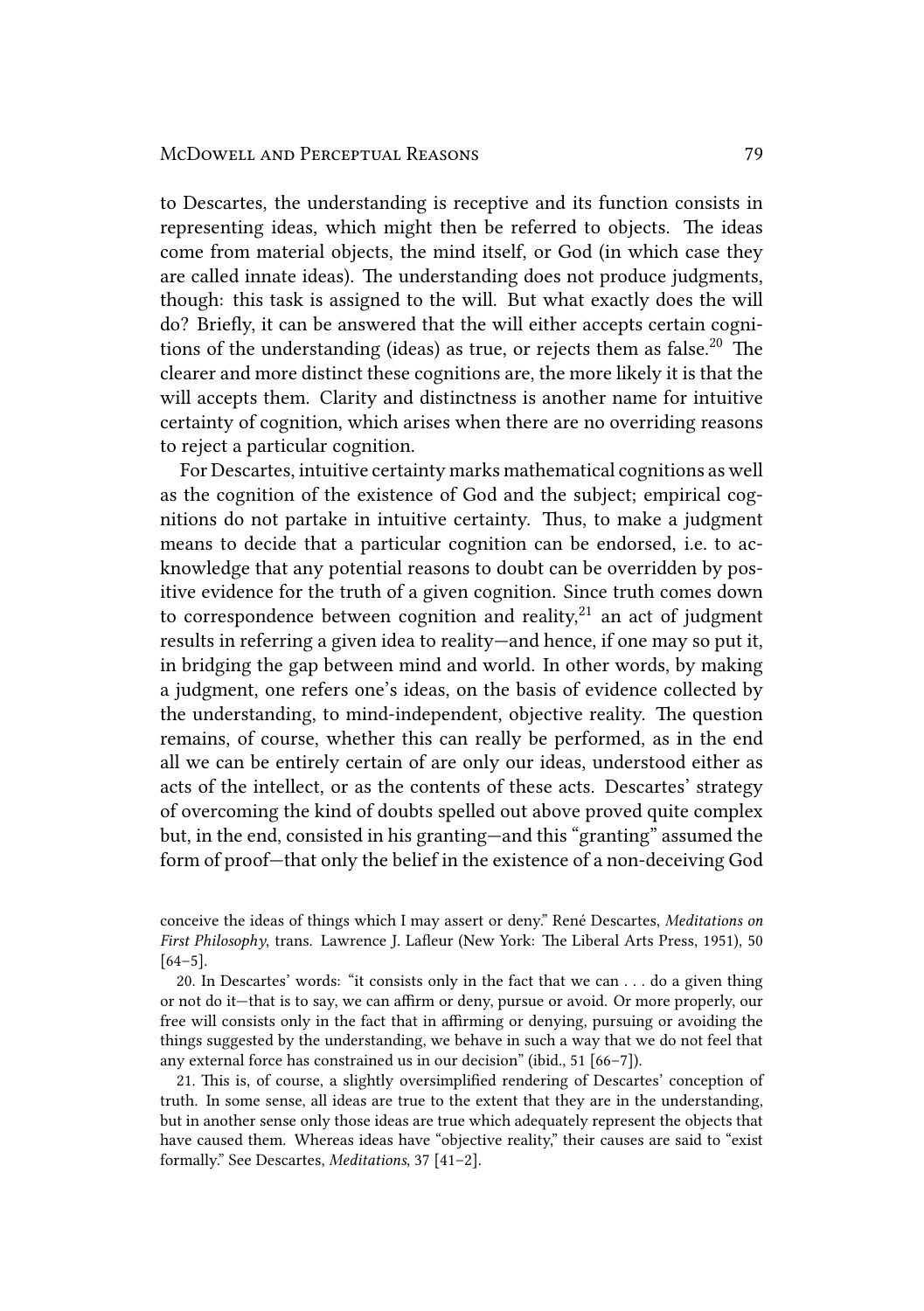could override all skeptical doubts: both those which were aimed at undermining our knowledge of the external world and those which questioned mathematical truths.<sup>22</sup>

# *B. Kant*

Although Kant distinguishes three higher faculties of the mind (namely reason, the faculty of judgment, and the understanding),<sup>23</sup> in the *Critique of Pure Reason* the understanding is presented as a spontaneous faculty of the mind, the activity of which expresses itself in combining representations, hence in judging.<sup>24</sup> A judgment whose construction is based on the pure concepts of the understanding (the so-called categories) possesses objective validity. In a judgment, (mediate) reference to the (intersubjectively accessible) object of cognition becomes established.<sup>25</sup> Thus, a judgment does not require that two different realms be compared: the subjective and the objective. To have an empirical cognition of an object means, for Kant, to make a judgment about this object, i.e. to make some aspect of the object manifest in cognition. But, as some commentators, such as Richard Aquila, have pointed out, reference to objects by means of judgments presupposes a kind of pre-conceptual representation of objects.<sup>26</sup> Therefore, one may argue, experience does not necessarily involve judgment, on the Kantian tenets. However, it could be replied,

22. For the significance of theology for Descartes' epistemological enterprise, see Zbigniew Janowski, *Cartesian Theodicy-Descartes' Quest for Certitude* (Dordrecht: Kluwer, 2002).

23. "General logic," Kant writes in the first *Critique*, "is constructed on a plan that corresponds quite precisely with the division of the higher faculties of cognition. These are: understanding, the power of judgment, and reason." Immanuel Kant, *Critique of Pure Reason*, trans. Paul Guyer and Allen W. Wood (Cambridge: Cambridge University Press, 1998), 267 [A130/B169].

24. "[T]he faculty for bringing forth representations itself, or the spontaneity of cognition, is the understanding" (ibid., 193 [A51/B75]). And further: "We can, however, trace all actions of the understanding back to judgments, so that the understanding in general can be represented as a faculty for judging" (ibid., 205 [A69/B94]).

25. "All judgments are accordingly functions of unity among our representations, since instead of an immediate representation a higher one, which comprehends this and other representations under itself, is used for the *cognition of the object*, and many possible cognitions are drawn together into one" (ibid., emphasis mine).

26. On Aquila's reading, object-directedness at the most basic level becomes guaranteed by the forms of intuition. The "intuitional form as such constitutes reference to the objects of sense perception." Richard Aquila, *Representational Mind: a Study of Kant's Theory of Knowledge* (Bloomington: Indiana University Press, 1983), 56. Consequently, "the a *priori* formal features of intuition . . . are those that account for a state's being object-directed in the most basic sense of the term" (ibid., 65).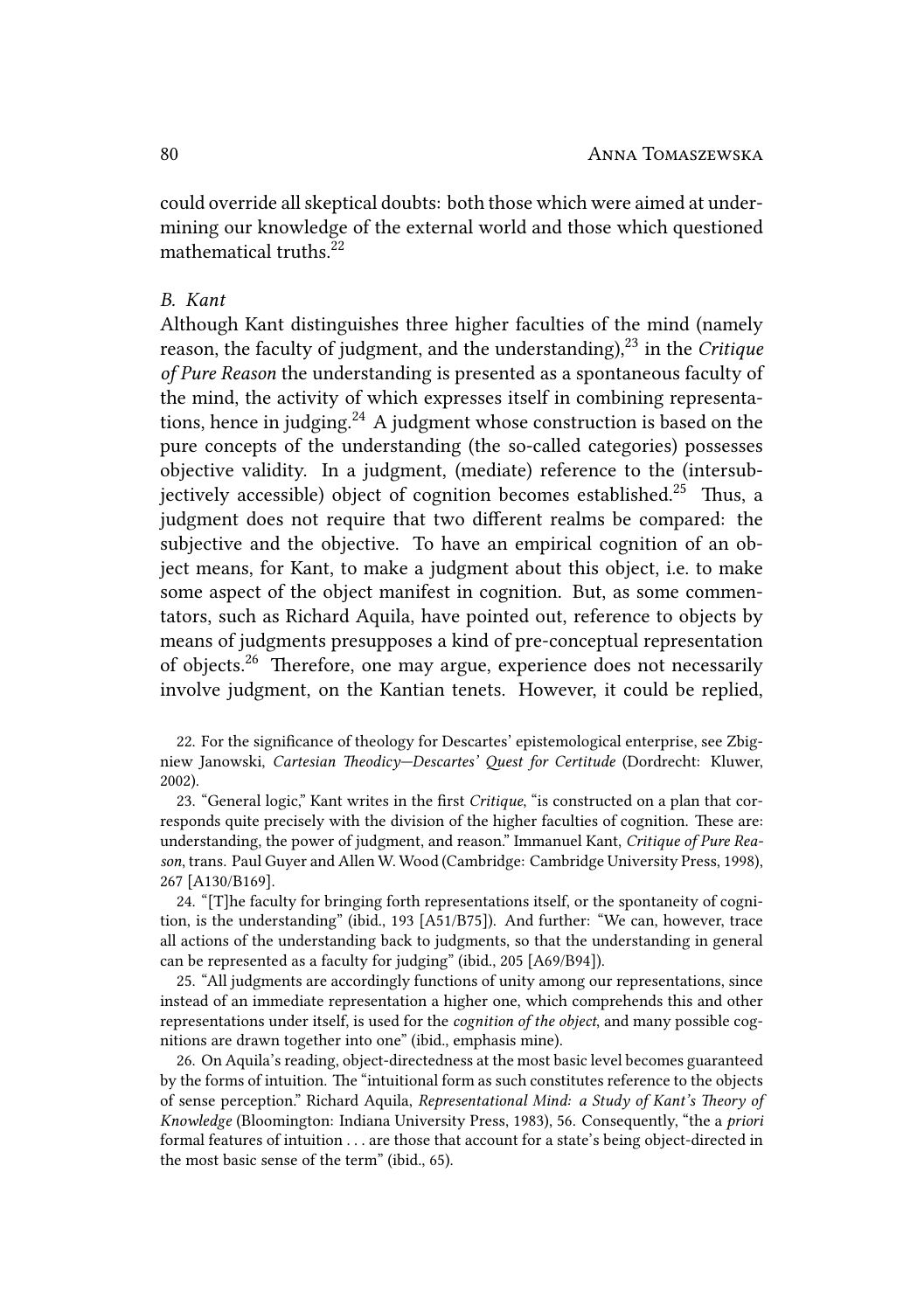representing objects presupposes the activity of synthesis, $^{27}$  and this can be performed either by the understanding or by the imagination, but in accordance with the rules of the understanding. Synthesis is an activity of the mind which consists in binding heterogeneous representations into a unified representation of an object. It can be "blind,"<sup>28</sup> and so nonconscious, but not passive; thus, the mind, inasmuch as it performs the act of synthesis, "constructs" rather than merely receives the contents it entertains. To draw on a previously exploited metaphor: mere "openness to the layout of reality" does not suffice for the mind to represent objects.

Nevertheless, one may contend that Kant does not require that perceptual experiences involve judgments, since the synthesis carried out by the imagination does not result in a judgment. Perceptual experiences involve concepts, though, because representations of objects are synthesized in accordance with concepts, rules of the understanding.<sup>29</sup> Therefore, experiences would be endowed with conceptual contents but they would not have to implicate judgments. This seems to conform perfectly to McDowell's account of the contents of experience. But does it accord with his account of perceptual reasons? At least one argument can be adduced in favor of a negative reply to this question. The argument would appeal to Kant's characterization of the workings of the imagination as "blind," and so non-conscious. Since perceptual reasons, as McDowell conceives of them, are always reasons for a particular subject, they must be, so to speak, in command of that subject, thus the subject must be aware of them. To use McDowell's words: in the course of and through experience one acquires a "standing in the space of reasons."30A subject who would not be in command of the reasons for which to hold a belief would be caused

27. "By synthesis in the most general sense . . . I understand the action of puing different representations together with each other and comprehending their manifoldness in one cognition. . . . [T]he synthesis alone is that which properly collects the elements for cognitions and unifies them into a certain content; it is therefore the first thing to which we have to attend if we wish to judge about the first origin of our cognition." Kant, *Critique of Pure Reason*, 210–211 [A77/B103–A78/B103].

28. More properly, this blindness pertains to the faculty of imagination. "Synthesis in general is . . . the mere effect of the imagination, of a blind though indispensable function of the soul, without which we would have no cognition at all, but of which we are seldom even conscious. Yet to bring this synthesis to concepts is a function that pertains to the understanding, and by means of which it first provides cognition in the proper sense" (ibid., 211 [A78/B103]).

29. Among other characteristics, such as "a faculty for thinking," "a faculty of concepts, or also of judgments," the understanding is also regarded by Kant as "the faculty of rules." Insofar as the rules are objective, they "are called laws." Hence, the understanding adopts a legislative function with regard to nature. Cf. ibid., 242 [A126–7].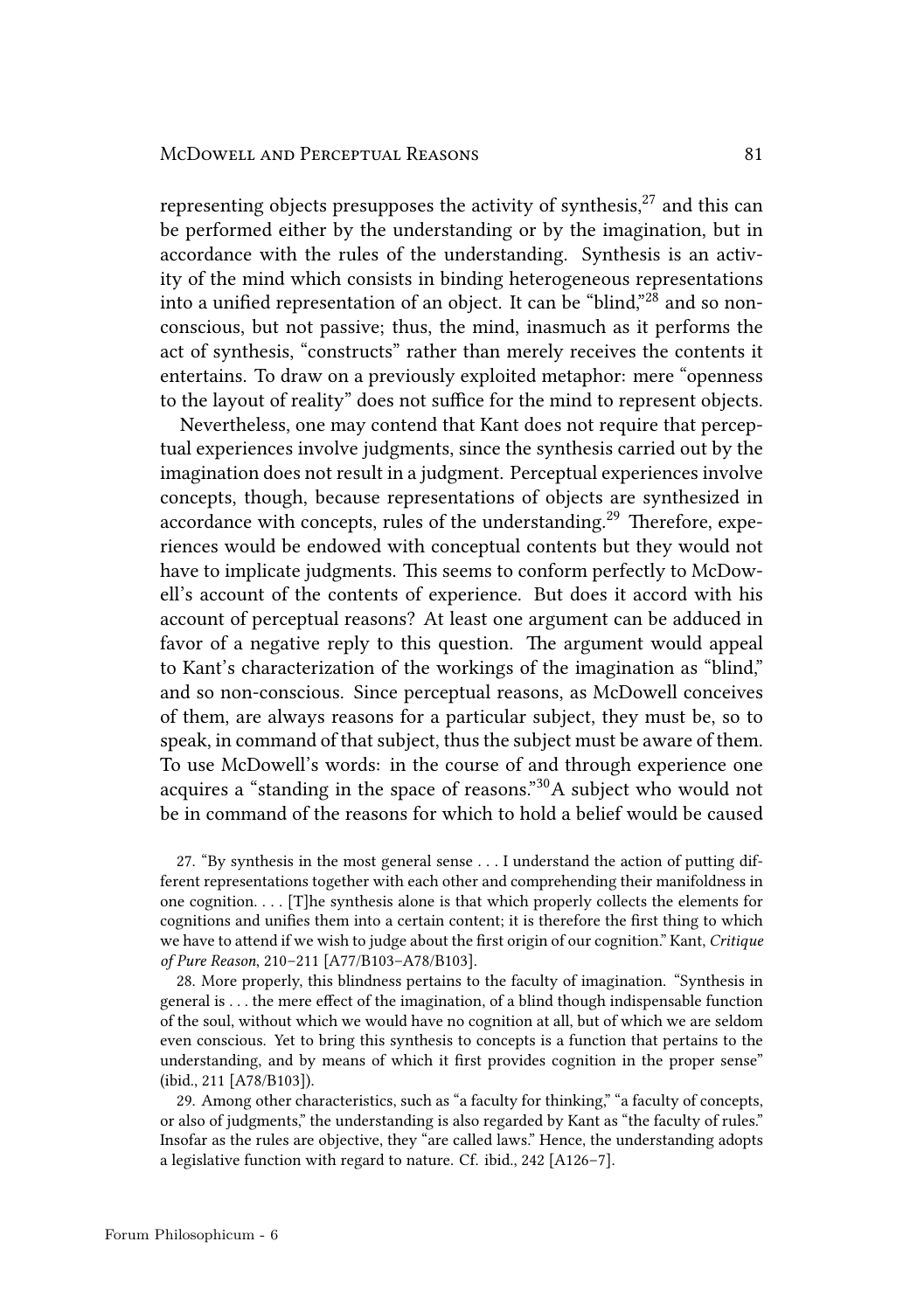to hold that belief. $31$  The subject could be "exculpated" from holding the belief but the belief could not be rationally warranted. Besides, according to Kant, experiences, which result from the synthesis of imagination, do not reveal to us facts "that the *world* does us a favor of vouchsafing to us;"<sup>32</sup> rather, the facts emerge through the very synthesis at stake. Hence, Kant's conception of the synthesis of imagination does not seem to invite McDowell's account of perceptual reasons.

But is it the case that, according to Kant, in order to provide reasons, perception must involve judgments? On the view of reasons I proposed at the beginning of this section, acquiring a perceptual reason amounts to recognizing a fact about a piece of mind-independent reality. For example, my seeing *that* John has dirty shoes can give rise to and justify my belief (or conjecture) that John has been walking through a muddy area. "That John has dirty shoes" is a fact about John, but my *seeing that* John has dirty shoes is my endorsement of this fact, and this implies a judgment (in this case about John's dirty shoes). In other words, seeing that John has dirty shoes is a form of judgment about John. Does Kant share this—in fact Aristotelian<sup>33</sup>—understanding of perception? It can be argued that, at least to a certain extent, he does. Firstly, judgments are cognitions which refer to facts in the sense that they have objective validity. Judgments mediate information about an intersubjectively accessible realm of objects, rather than about a subject's private mental states. Secondly, Kant has a doctrine on which all representations must be able to be "accompanied" by the "I think:"<sup>34</sup> that is, it must be possible to "combine" all one's representations in one consciousness. This "combination does not lie in the objects,  $\dots$ but is rather only an operation of the understanding."<sup>35</sup> And, in that it represents an objective state of affairs, or a fact, to employ McDowell's term (borrowed probably from Wittgenstein's *Tractatus*), the understanding makes a judgment. For "a judgment is nothing other than the way to bring given cognitions to the *objective* unity of apperception."<sup>36</sup> Briefly, on

30. John H. McDowell, "Knowledge and the Internal," *Philosophy and Phenomenological Research* 55, no. 4 (1995): 877.

31. This, of course, does not imply that the subject must be aware of the reasons at stake *while* entertaining his belief. The awareness must turn up, however, as soon as the subject starts to justify the belief in question.

32. McDowell, "Knowledge and the Internal," 887 (emphasis mine).

33. The idea that "to perceive means to judge" has been expressed by Aristotle e.g. in *Topics* 2.111a8.

34. Kant, *Critique of Pure Reason*, 246 [B131–2].

35. Ibid., 248 [B134–5].

36. Ibid., 251 [B141] (emphasis mine).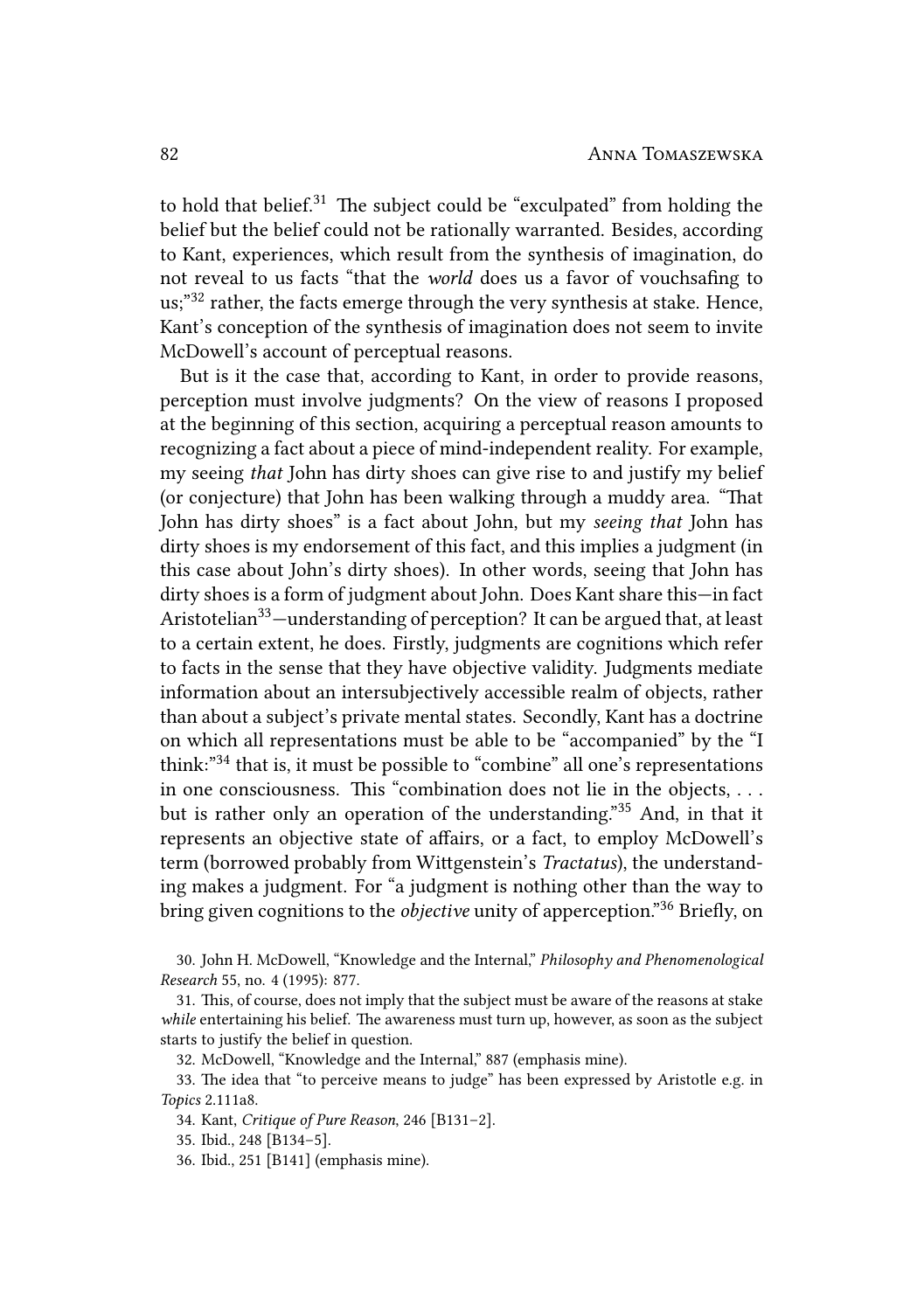Kant's tenets, "openness to the layout of reality," or to the realm of facts, to use another picturesque metaphor, is given through the subject's capacity to judge, i.e. to self-consciously combine one's representations in a lawful manner, in accordance with rules prescribed by the understanding. To the extent that perception can guarantee access to the "layout of reality," it must consist in a kind of judgment.

# 3. MCDOWELL'S REASONS AND SKEPTICISM

Above, McDowell's perceptual reasons have been characterized as kinds of passively-taken-in thoughts. But I have also claimed that the account of perceptual reasons offered in *Mind and World* might lead to skepticism about the relation between experiences and empirical beliefs expressible in judgments. For McDowell, the reasons delivered by perception assume the form of what he regards as "appearings."<sup>37</sup> Because the contents of appearings and judgments are the same, McDowell contends that the former maintain a rational relation to the latter. But whereas judgments refer to the objects of cognition, appearings should rather be posited as merely subjective ways of perceiving objects. To illustrate the point: on the basis of it appearing to me that, say, the tower over there is round, I do not have a reason good enough to believe that the tower is round. On the contrary, if, as Descartes would say, my idea is not sufficiently clear and distinct (that is, if I have certain sufficiently strong reasons to doubt in the deliverances of my perception—and, after all, why should I not have them, considering the fact that my senses have deceived me so many times), then judging is the last thing that I, as a rational subject, should do.

For Descartes, as has been stated, judging involves a transition from subjective ideas (acts or contents of the mind) into the realm of the objective (the causes of the ideas); thus, it might be said that, metaphorically speaking, it involves bridging the gap between mind and reality. Furthermore, only judgments which are made on the basis of clear and distinct or intuitively certain ideas are sufficiently warranted. In all other cases, by making a judgment one is prone to err.<sup>38</sup> However, Descartes makes a strong metaphysical claim in order to guarantee the reliability of intuition

<sup>37.</sup> Cf. footnote 11.

<sup>38. &</sup>quot;Now, if I abstain from making a judgment upon a topic when I do not conceive it sufficiently clearly and distinctly, it is evident that I do well and am not making a mistake; but if I decide to deny or affirm it, then I am not making a proper use of my free will. . . . For the light of nature dictates that the understanding should always know before the will makes a decision." Descartes, *Meditations*, 53 [70].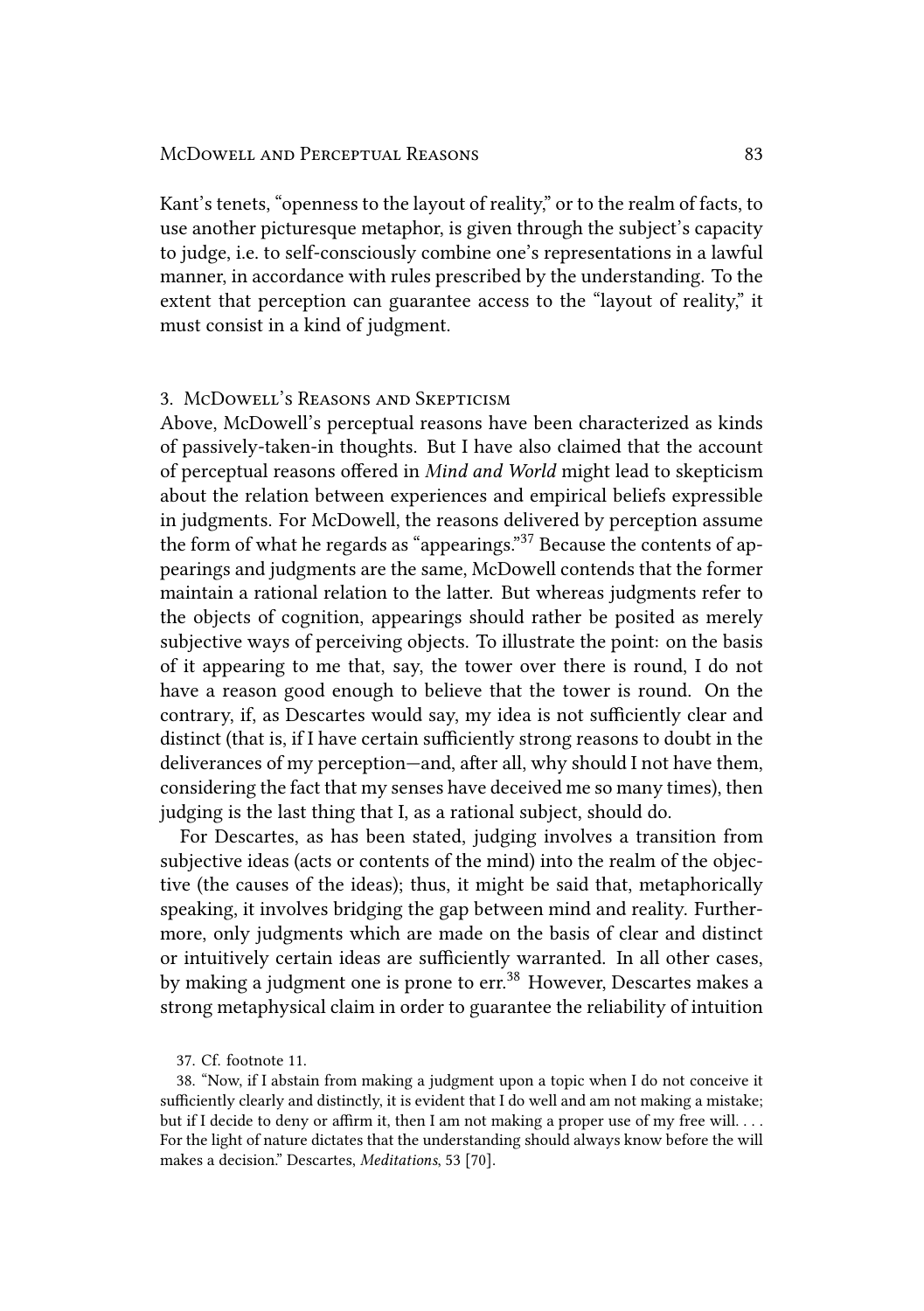in that he introduces a non-deceiving God as the source of all clear and distinct ideas. A perfect match between cognition and reality is possible, but only on condition that God exists (and in the event that he does—that he is not a deceiver).<sup>39</sup> Now, to return to McDowell: why should transition from perception to belief be possible? Why should subjective occurrences, appearings, with which McDowell identifies perceptual reasons, suffice to justify beliefs about mind-independent reality?

Whereas Descartes introduces God as part of his strategy of defusing skepticism concerning the source of knowledge (or ideas, to use the Cartesian term), McDowell seems to evade the skeptical challenge by suggesting that it is spurious. "[M]y move is not well cast as an *answer* to skeptical challenges," he admits, "it is more like a justification of a refusal to bother with them."<sup>40</sup> And further: "The considerations I have offered suggest a way to respond to skepticism about, for instance, perceptual knowledge; the thing to do is not to answer the skeptic's challenges, but to diagnose their seeming urgency as deriving from a misguided interiorization of reason."<sup>41</sup> The remedy for skepticism prescribed by McDowell turns out to consist in an externalist account of perceptual content and a disjunctive theory of perception. On this construal, what we take in when we perceive things are appearings of the world out there, independent of our subjective acts of content-acquisition. There are no intermediaries between the acts and the objects of perception. Accordingly, the fact that perception justifies empirical belief ceases to be mysterious: as in Moore's example with two hands, the fact that one sees, say, a tree outside of the window provides a reason for one's belief that the tree is out there. In other words, perception is factive, and therefore it supplies reasons for empirical beliefs.<sup>42</sup> As McDowell puts it, "knowledge is a status that one possesses by virtue of an appropriate standing in the space of reasons *when . . . the world does one the favour of being so arranged that what one takes to be so is so.*" 43

Yet a skeptical adversary might retort that it is not obvious by any means why the world should do one a favour. Perhaps no one, Descartes in-

39. "I must examine whether there is a God as soon as an opportunity occurs, and if I find that there is one I must also investigate whether he can be a deceiver; for as long as this is unknown, I do not see that I can ever be certain of anything" (ibid., 32 [35]).

40. McDowell, "Knowledge and the Internal," 888n18.

41. Ibid., 890.

42. For a discussion of McDowell's Moorean strategy of overthrowing the skeptic, see Duncan Pritchard, "McDowell on Reasons, Externalism and Scepticism," *European Journal of Philosophy* 11, no. 3 (2003): 273–294.

43. McDowell, "Knowledge and the Internal," 881 (emphasis mine).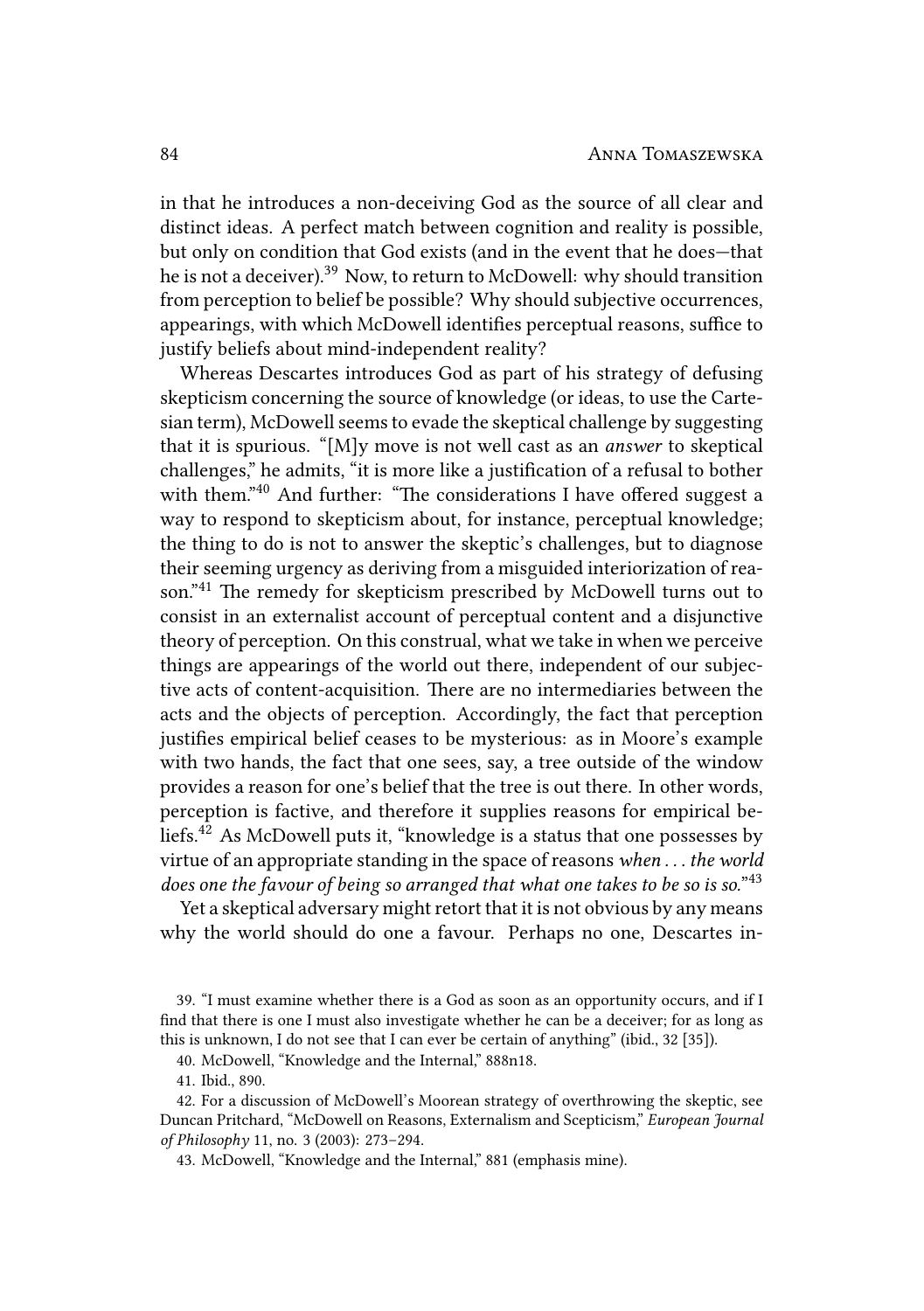#### McDowell and Perceptual Reasons 85

cluded, would sanely doubt that, for example, he has two hands but, as shown by Wittgenstein in *On Certainty*, this kind of commonsensical belief presupposes a framework of beliefs, a certain background which a priori rules out skeptical scenarios. Our fact-endorsing perceptual beliefs rest on "hinges" which we take in without questioning.<sup>44</sup> On the Wittgensteinian account, such background beliefs would entertain a status similar to the one which, on the very same account, would be held by religious or ethical beliefs, an idea which has given rise to attributions of fideism to the author of the *Philosophical Investigations*. <sup>45</sup> Such beliefs are immune to evidence or justification, but they shape the way one perceives "worldly" facts and matters.

Thus, we may say that McDowell neither explains nor inquires into the very ground of the match between mind and world which he seems to happily endorse as a background assumption underlying the claim about the factivity of perceptual reasons.<sup>46</sup> Since he does not embrace the Kan-

44. Pritchard elaborates on the point in more detail: "The Wittgensteinian account of reasons has dramatic implications for any Moorean response to the sceptic, including that put forward by McDowell. For whilst Wigenstein grants that one can offer factive reasons in favour of one's beliefs, the manner in which he allows this deprives such reasons of having any anti-sceptical force. In ordinary contexts I can legitimately offer reasons regarding what I see in support of my beliefs about an external world, and such reasons can entail facts about that world. Nevertheless, this does not mean that one can respond to the sceptic with such factive reasons, either directly by offering factive reasons in support of one's beliefs in the denials of sceptical hypotheses, or indirectly by offering factive reasons in support of one's beliefs in other propositions which entail the denials of sceptical hypotheses. This is because I am only able to coherently offer such reasons because in ordinary contexts one is (groundlessly) taking a framework of belief for granted which already excludes the truth of sceptical scenarios." Pritchard, "McDowell on Reasons, Externalism and Scepticism," 283–4.

45. See Ludwig Wittgenstein, "Lectures on Religious Belief," in *Lectures and Conversa*tions on Aesthetics, Psychology and Religious Belief, ed. Cyril Barrett (Berkeley: University of California Press, 1966), 53–72; "Lecture on Ethics," in *Moral Discourse and Practice: Some Philosophical Approaches*, ed. Stephen Darwall et al. (New York: Oxford University Press, 1997), 65-70. For Wittgensteinian fideism see Kai Nielsen, "Wittgensteinian Fideism," Phi*losophy* 42 (1967): 191–209.

46. Apparently, the strength of McDowell's position might derive from the weakness of the position of his adversaries, that is, in general, of those who accept the "Cartesian" chasm between mind and world. As he says: "since there is no rationally satisfactory route from experiences, conceived as, in general, less than encounters with objects, glimpses of objective reality, to the epistemic position we are manifestly in, experiences must be intrinsically encounters with objects." John H. McDowell, "The Content of Perceptual Experience," *The Philosophical Quarterly* 44 (1994): 193. Also, McDowell seems to think that most of the problems haunting modern philosophy result from the breaking of the mindworld unity. As he writes: "It is true that modern philosophy is pervaded by apparent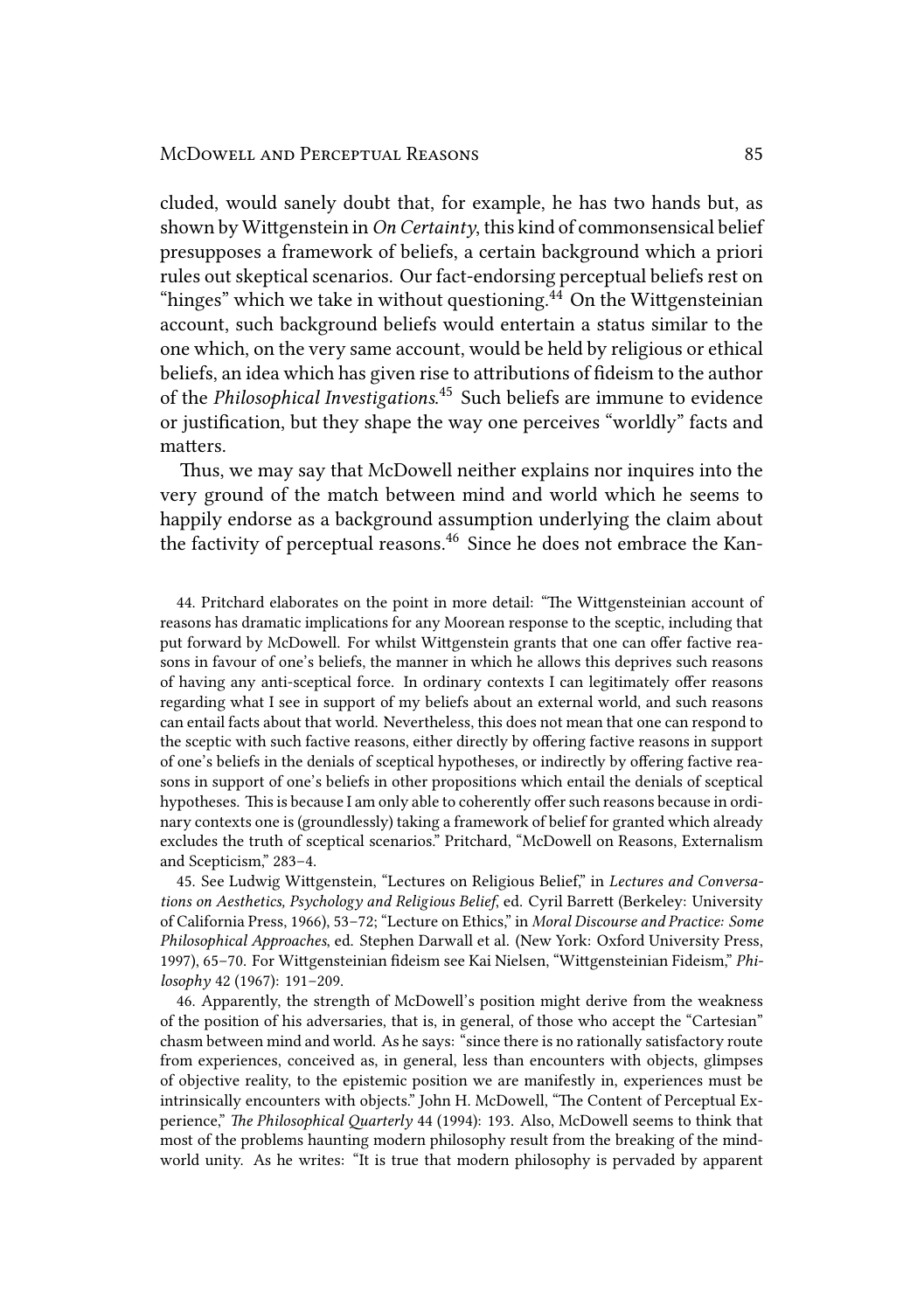tian idea that we gain access to objective reality by means of the activity of judging, and since he nevertheless seems to resist the objections that anyone subscribing to the Cartesian conception of the understanding and judgment would have to face, he must have an alternative explanation for the possibility of this access. Indeed, on McDowell's tenets, the very fact that the contents of experience are conceptual ensures that "experiences have objective purport."<sup>47</sup> But why should there be any such correspondence between our thoughts and the world? McDowell does not purport to appeal to the traditional metaphysical creed about the intelligibility of the world; rather, he apparently draws on a commonsensical intuition. However, as any reader of Hume will point out, the mere fact of one's belief or conviction conforming to common sense does not make the belief justified and so true.

#### **CONCLUSION**

I started this paper by presenting the standard argument for conceptualism, and focused later on the assumption that perception justifies empirical beliefs. From what has been said, one can see, however, that the assumption is far from obvious. If one assumes the Kantian or the Aristotelian account of judgment, one will be led to conclude that the kind of reasons that perception furnishes us with amount to judgments. As such, they can then be inferentially related to other judgments for which they can provide justifications. But in order to avoid regress in the chain of justifications, perceptual judgments must ultimately be grounded in some kind of impressions. $48$  This invites the notorious "Myth of the Given" and the idea of perception justifying beliefs seems to be put into question.

On the other hand, if one endorses the account of judgment offered by McDowell, the following doubts emerge. If perceptual reasons are con-

problems about knowledge in particular. But I think it is helpful to see those apparent problems as more or less inept expressions of a deeper anxiety—an inchoately felt threat that a way of thinking we find ourselves falling into leaves mind simply out of touch with the rest of reality, not just questionably capable of getting to know about it." McDowell, *Mind and World*, xiii. The unity, therefore, is not something to be searched for or justified but rather something to be assumed as the point of departure for philosophizing.

47. As a matter of fact, McDowell admits to the Kantian origins of his view. The full statement reads: "This picture of visual experiences as conceptual shapings of visual consciousness is already deeply Kantian, in the way it appeals to sensibility and understanding so as to make sense of how experiences have objective purport." John H. McDowell, "Intentionality as a Relation," *The Journal of Philosophy* 95, no. 9 (1998): 471.

48. Cf. Stroud, "Sense-experience and the grounding of thought."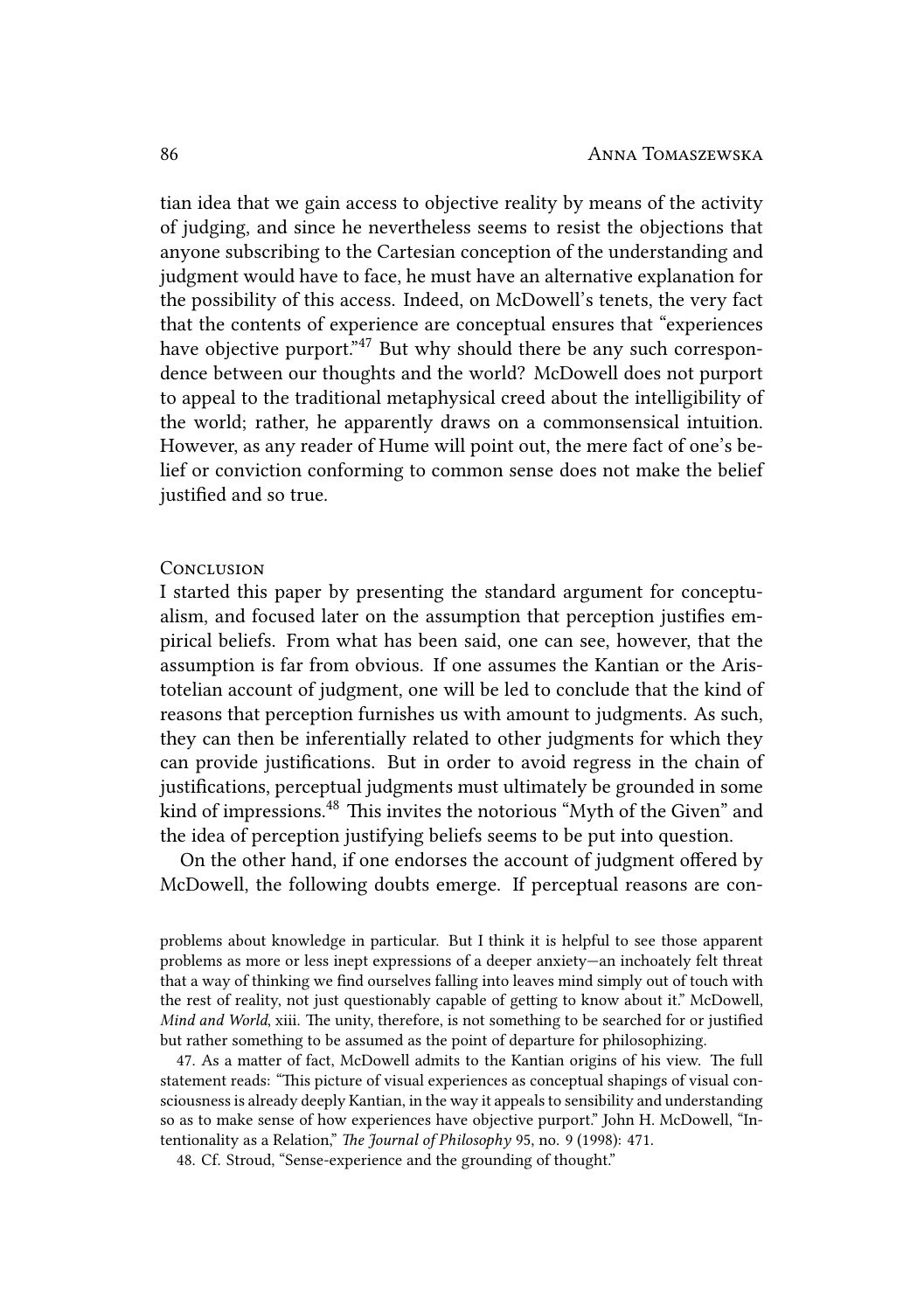ceived along the lines of the Cartesian deliverances of the understanding, rather than judgments about the objects of cognition, then it is difficult to see how they can provide the right kind of justification for judgments. For this would require that we bridge the divide separating the subjective and the objective, the acts or contents of the understanding and the realm of objects. One may also hold that the bridging problem does not exist, because there is no division between the subjective and the objective: the mind has unmediated access to the realm of objects—all perception is factive. In this case, there is also no distinction between the contents of perception and the objects perceived or, to use different terminology, between an intentional object and a real object given in perception. But this is also just the kind of scenario in which one unquestioningly believes the deliverances of one's senses—where whatever "reasons" there may be, such as are provided by perceptual experiences, might be equally good (or bad) as regards their capacity for justifying perceptual beliefs. This, in turn, means that the idea of perception justifying empirical belief loses its appeal.<sup>49</sup>

#### **BIBLIOGRAPHY**

- Aquila, Richard. *Representational Mind: a Study of Kant's Theory of Knowledge*. Bloomington: Indiana University Press, 1983.
- Brewer, Bill. *Perception and Reason*. Oxford: Oxford University Press, 1999.
- Chuard, Philippe. "Perceptual Reasons" (ms). http://philrsss.anu.edu.au/people-defaults/ philippe/perceptual\_reasons.pdf.
- Crowther, Timothy M. "Two Conceptions of Conceptualism and Nonconceptualism." *Erkenntnis* 65 (2006): 245–276.
- Descartes, René. *Meditations on First Philosophy*. Translated by Lawrence J. Lafleur. New York: The Liberal Arts Press, 1951.
- Drestke, Fred. "Meaningful Perception." In *An Invitation to Cognitive Science: Visual Cognition*, edited by Daniel N. Osherson, Stephen M. Kosslyn, and Lila R. Gleitman, 331–352. Cambridge MA: The MIT Press, 1995.
- . "Simple Seeing." In *Perception, Knowledge and Belief. Selected Essays*, 97–112. Cambridge: Cambridge University Press, 2000.
- -. "What We See. The Texture of Conscious Experience." In *Perceiving the World*, edited by Bence Nanay, 54–67. Oxford: Oxford University Press, 2010.
- Gunther, York H. "General Introduction." In *Essays on Nonconceptual Content*, edited by York H. Gunther, 1-20. Cambridge MA: The MIT Press, 2003.
- Janowski, Zbigniew. *Cartesian Theodicy-Descartes' Quest for Certitude*. Dordrecht: Kluwer, 2002.

49. I would like to thank the anonymous referee for *Forum Philosophicum* for helpful remarks on an earlier version of this paper.